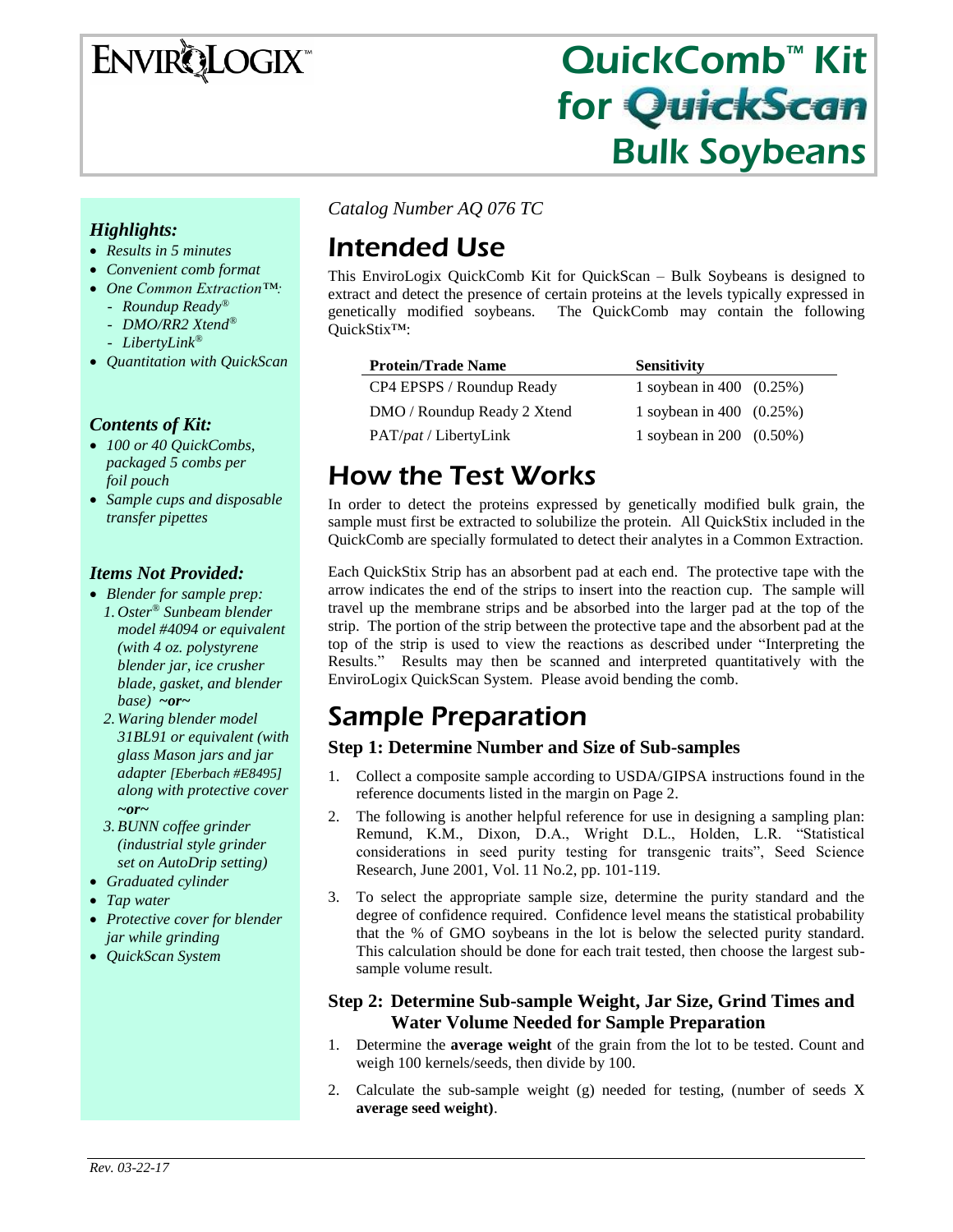For sampling scenarios at different screening or confidence levels, refer to the USDA/GIPSA Excel spreadsheet described below, or call EnviroLogix Technical Support for assistance.

#### *USDA References:*

- **www.gipsa.usda.gov/fgis/ handbook/BK1/BookI\_2015- 09-18.pdf** - USDA Grain Inspection Handbook, Book 1, Grain Sampling.
- **www.gipsa.usda.gov/fgis/ biotech/sample2.htm** - Guidance document entitled Sampling for the Detection of Biotech Grains.
- **www.gipsa.usda.gov/fgis/ biotech/sample1.htm** - Practical Application of Sampling for the Detection of Biotech Grains.
- **www.gipsa.usda.gov/fgis/ biotech/samplingplan1.xls -** This website provides a simple to use Sample Planner (29K Excel Spreadsheet). The planner allows you to enter different assumptions in terms of sample size, number of samples, acceptable quality level and to determine the probability of accepting lots with given concentration levels. It also plots the probabilities in graph form for easy interpretation. Specific data can be saved for documentation and future analyses.



*Choose grinding method*

*Soybean Common Extraction* Grams of beans  $x$  5 = mL water For example:  $(100 \times 0.15) = 15g$ 15  $g \times 5 = 75$  mL water

*Extract in tap water*



*Transfer extract to cup, about 3 pipettefuls*

3. Calculate water volume needed for sample preparation. The Soybean Common Extraction uses a water volume to sample weight ratio of **5 to 1.**

*Example Calculation using a 100 seed sub-sample with an average seed weight of 0.15g. 0.15g x 100 =15 g x 5 mL = 75 mL water for extraction*

4. Choose an appropriate jar size and grind time based on the type of blender available for sub-sample preparation (see Table 2). Oster Sunbeam Blender with ice crusher blade is recommended over the Waring Blender for its bean grinding efficiency. (Note that bean grind time is longer and requires additional steps\* when using a Waring Blender). The grind quality should be such that 40-50% passes through a 20-mesh sieve.

#### **Table 2 - Soybeans**

|               |                     | Sub-sample   |          | Grind Time                     |
|---------------|---------------------|--------------|----------|--------------------------------|
| # of Beans    |                     | weight       | Jar size | on High                        |
| (approximate) | <b>Blender Type</b> | $\mathbf{g}$ | (oz.)    | Speed                          |
| 100-200       | Oster Sunbeam       | 16-38        |          | 20 seconds                     |
| 100           | Waring              | 16-38        |          | 60 seconds<br>$(2 X 30 sec.*)$ |
| 200-400       | Waring              | 38-65        | 16       | 60 seconds<br>$(2 X 30 sec.*)$ |

\* For best results blend beans for ½ of total time, remove the jar and shake to redistribute larger particles, replace and resume grinding.

### **Step 3: Prepare the Sample**

- 1. Weigh sample into the appropriate vessel.
- 2. Put protective cover over glass jars.
- 3. Grind sample on high speed all whole beans are finely ground.
- 4. Add the volume of tap water calculated above (see formula above or at left).
- 5. Cap and shake jar vigorously for 30 seconds, insuring that the entire sample is wet. Sample will begin to settle immediately and liquid can be drawn off at that time. Avoid pulling up particles with the transfer pipette.
- 6. Transfer 12 mL of the liquid portion from above the settled sample into the sample cup. The level should be above the bottom of the arrows but below the top of the lower colored portion of the QuickComb strips.
- 7. To prevent cross-contamination, thoroughly clean blender parts and jars to remove dust and residue prior to preparation of each sample, and use a new sample cup for each. If pipetting, use a new tip or disposable pipette for each sample.

# How to Run the QuickComb Test

- 1. Allow refrigerated foil pouch to come to room temperature before opening. Remove the QuickCombs to be used. Avoid bending the strips or handling the loose comb end.
- 2. Place the comb into the three-ounce cup containing 12 mL of the liquid soybean extract. The sample will travel up the strips.
- 3. Allow the comb to develop for 5 minutes before making final assay interpretations. Positive sample results may become obvious much more quickly.
- 4. Remove the QuickComb from the cup to read visually. To retain the combs, or for use in the QuickScan System, cut off and discard the bottom section of each strip covered by the arrow tape.

**Note: Use extreme caution to prevent sample-to-sample cross-contamination with grain, fluids or disposables.**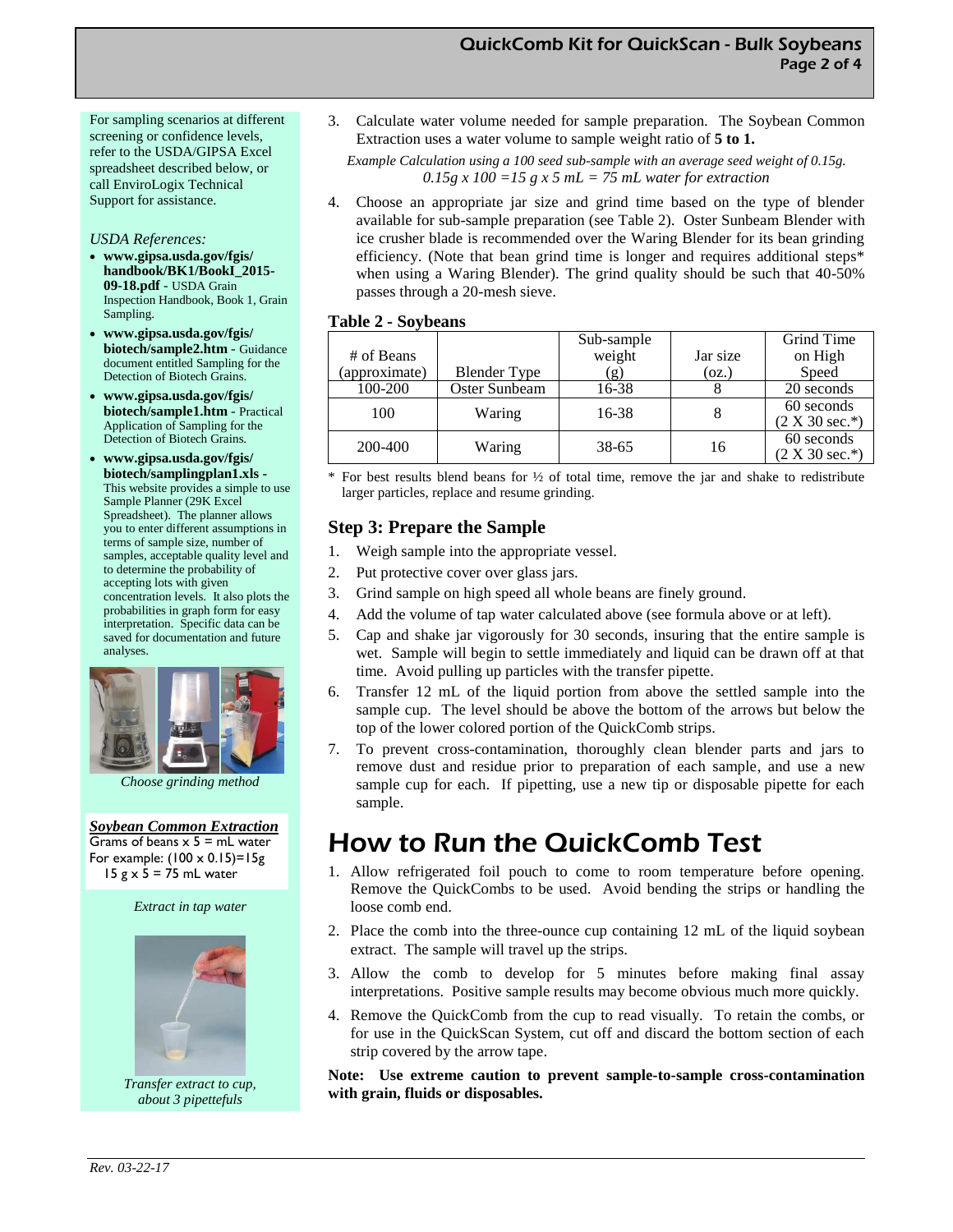

*Place QuickComb in cup*



*Strip must develop a Control Line to be valid – cut where indicated and read in QuickScan System* 



# Interpreting the Results

Development of the Control Lines within 5 minutes indicates that the strips have functioned properly. Any strip that does not develop a Control Line should be discarded and the sample re-tested using another comb or corresponding strip.

Results are scanned and interpreted quantitatively with the QuickScan System. Place QuickStix Strip into the carrier, slide in, and press "Read Test" on the screen. QuickScan will return a result as "% GMO" or "<LOD" (less than the Limit of Detection). Please consult the QuickScan User Manual for details.

# Kit Storage

This QuickComb Kit should be stored at room temperature, or refrigerated for longer shelf life. Please note shelf life on the kit box for each storage temperature. The kit may be used in field applications; however, prolonged exposure to high temperatures may adversely affect the test results. Important: do not open the container (foil pouch or canister) until



ready to use the combs. Allow container to come to room temperature before opening to prevent condensation. Immediately re-seal unused QuickCombs in the canister, if so packaged.

# Precautions and Notes

- This kit is designed to be read quantitatively when used with the QuickScan System.
- As with all tests, it is recommended that results be confirmed by an alternate method when necessary.
- The assay has been optimized to be used with the protocol provided in the kit. Deviation from this protocol may invalidate the results of the test.
- The results generated through the proper use of this kit reflect the condition of the working sample directly tested. Extrapolation as to the condition of the originating lot, from which the working sample was derived, should be based on sound sampling procedures and statistical calculations which address random sampling effects, non-random seed lot sampling effects and assay system uncertainty. A negative result obtained when properly testing the working sample does not necessarily mean the originating lot is entirely negative for the analyte or protein in question.
- A strong positive result may safely be interpreted in as little as 2 minutes after sample addition. It is not safe, however, to interpret negative results prior to 5 minutes.
- Protect all components from hot or cold extremes of temperature when not in use. Do not leave in direct sunlight or in a vehicle.
- CAUTION: Tightly closed containers of soy extract, if left sitting for several hours, may ferment and cause the lid or container to burst. Dispose of extract when testing is complete.